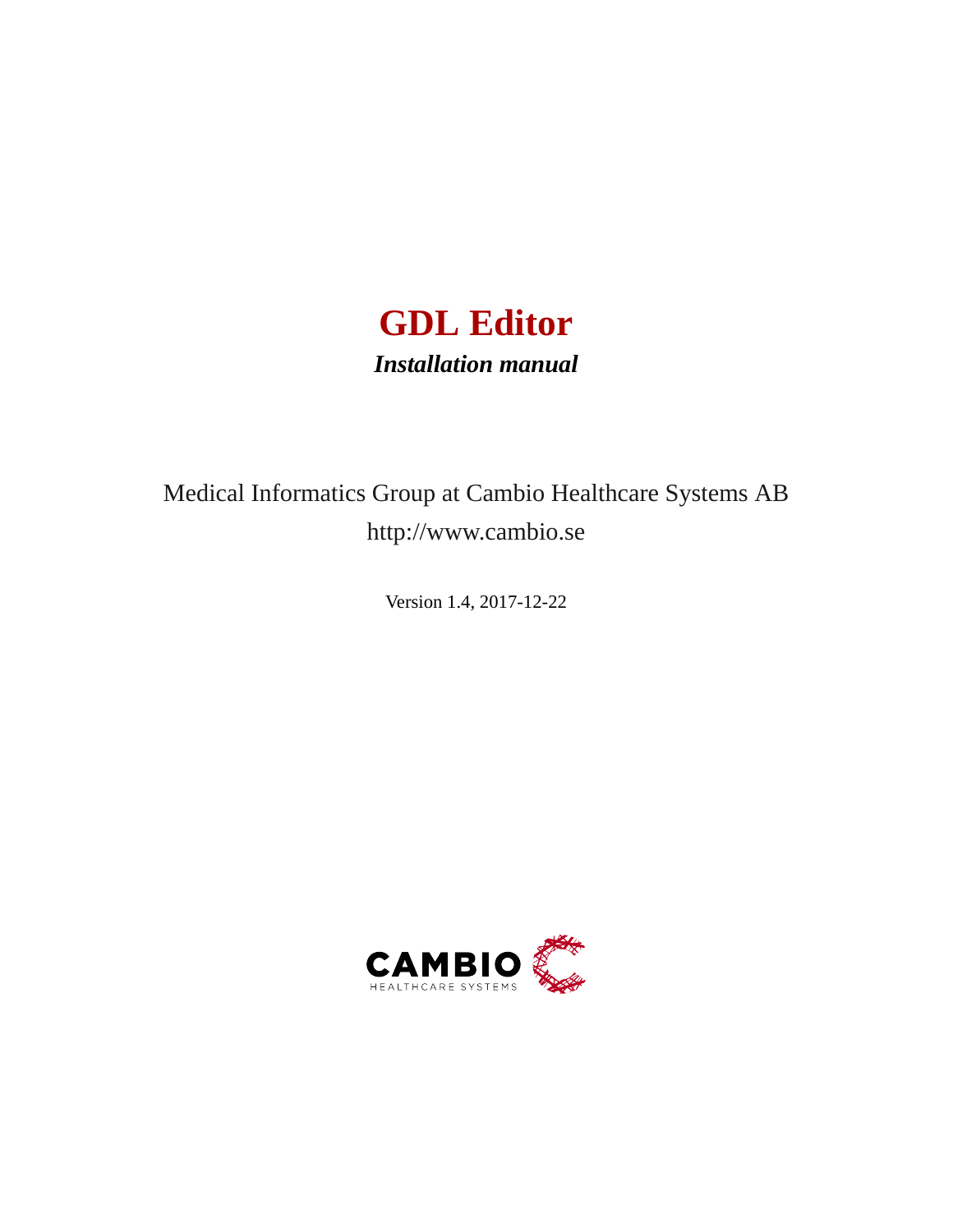# **Content**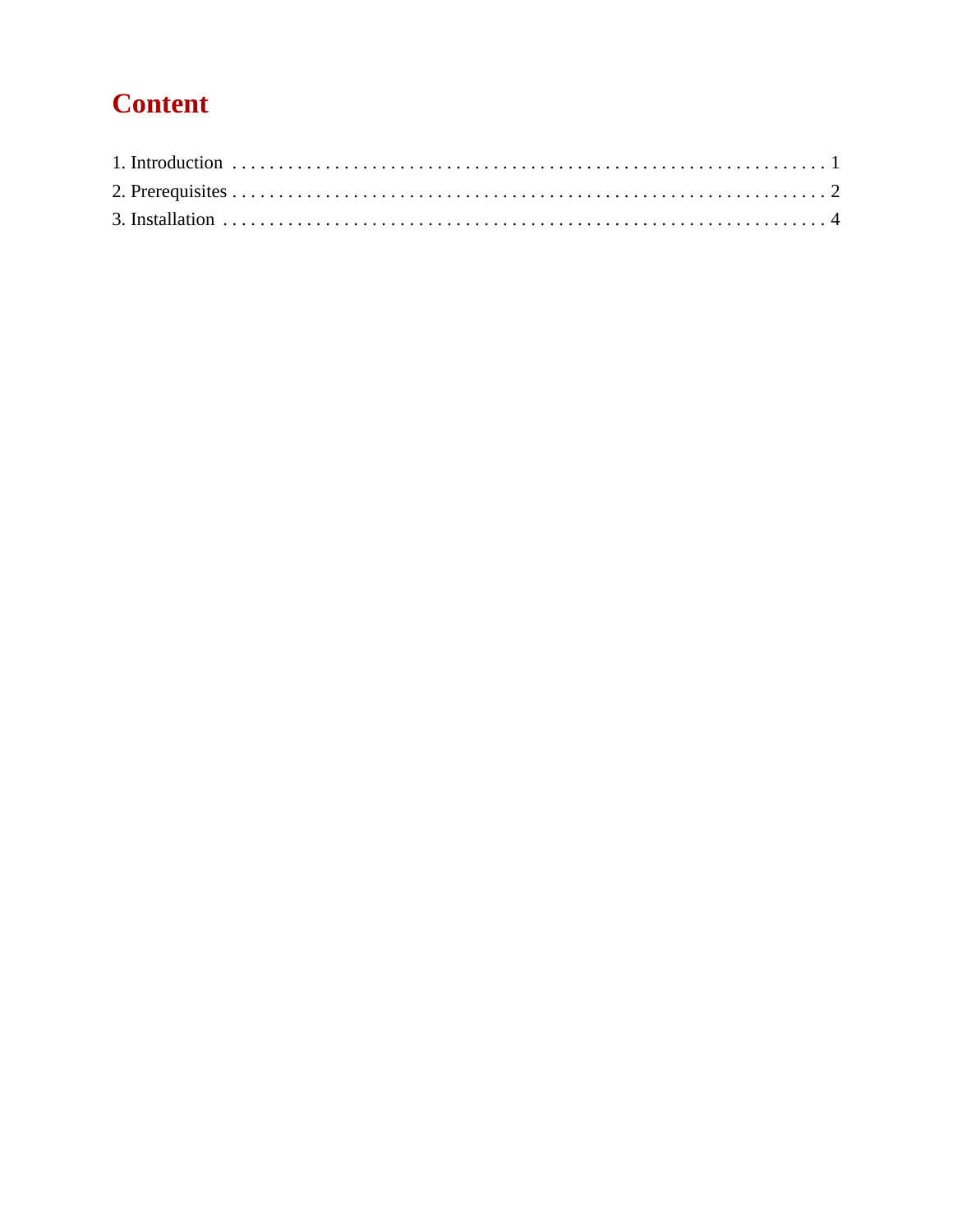#### <span id="page-2-0"></span>**1. Introduction**

The GDL editor is multiplatform application that allows users to create, edit and run GDL files. GDL is a formal language designed to represent clinical knowledge for decision support. It is designed to be natural language- and reference terminology- agnostic by leveraging the designs of openEHR Reference Model and Archetype Model. This tool provides an editing and testing environment capable of generating forms based on the elements defined in the GDL.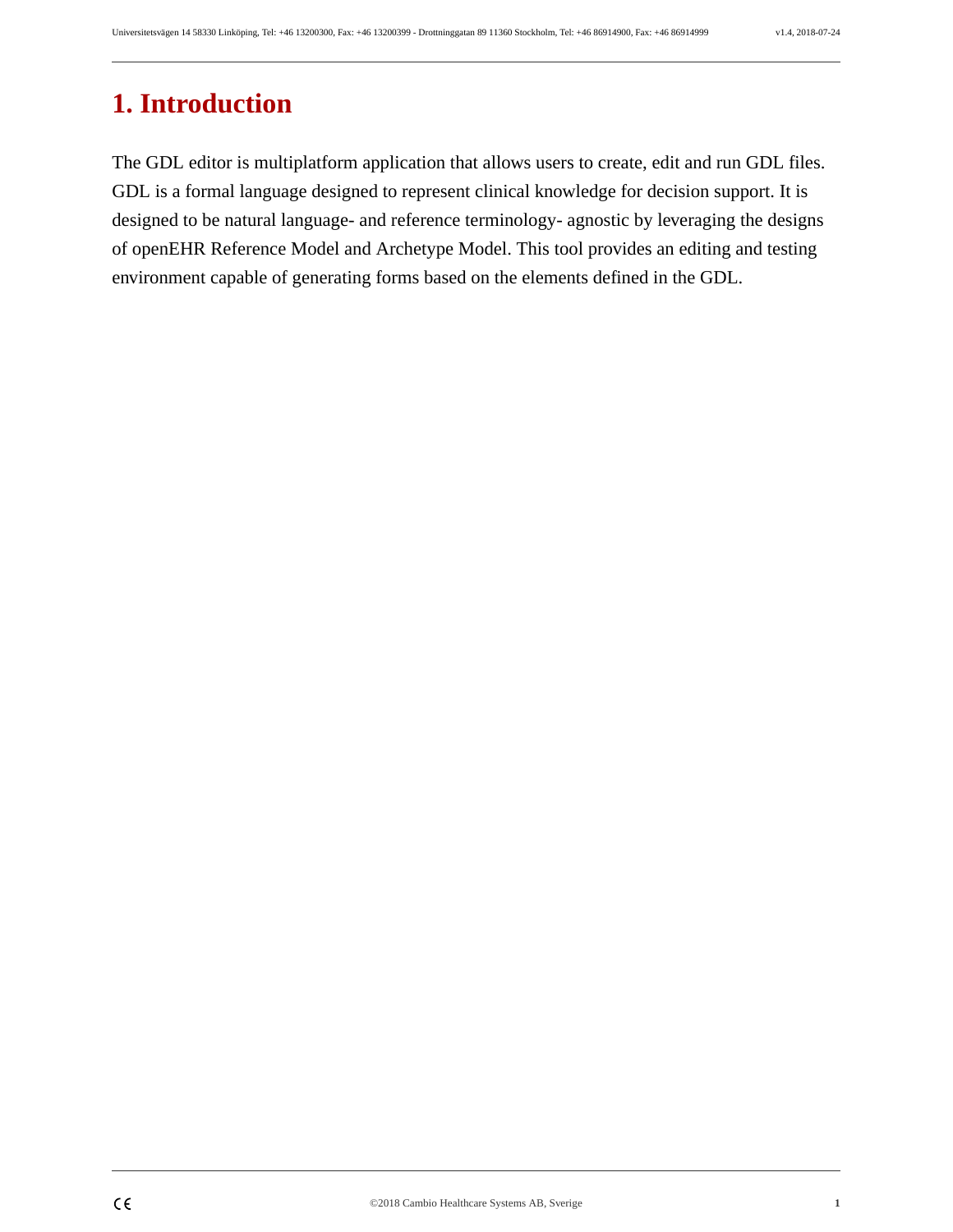### <span id="page-3-0"></span>**2. Prerequisites**

The GDL Editor runs on major Linux distributions like Debian or Ubuntu as well as on Windows.

For the GDL Editor to work, the following additional software and configuration is needed:

• Java Development Kit (JDK), install Oracle JDK  $8 \ge 8$ u112 ([http://www.oracle.com/¬technetwork/¬java/¬javase/¬downloads/¬jdk8-downloads-](http://www.oracle.com/technetwork/java/javase/downloads/jdk8-downloads-2133151.html)[2133151.html](http://www.oracle.com/technetwork/java/javase/downloads/jdk8-downloads-2133151.html))



For convenience we provide an installation file for the Java Development Kit in the release package in **third-party/jdk/1.8.112/jdk-1.8.112-windows-x64.exe**.

- Install the JDK using the provided installer
- Make sure the JAVA\_HOME variable is set as a system variable. It needs to match the location of the JDK installation.
- Add the path to <JDK\_INSTALLATION\_PATH>/bin to the PATH variable

| Variable                     | Value                                                                                   |
|------------------------------|-----------------------------------------------------------------------------------------|
| ComSpec                      | C:\WINDOWS\system32\cmd.exe                                                             |
| <b>DriverData</b>            | C:\Windows\System32\Drivers\DriverData                                                  |
| <b>JAVA HOME</b>             | C:\Program Files\Java\jdk1.8.0_131                                                      |
| NUMBER OF PROCESSORS         | 8                                                                                       |
| <b>OS</b>                    | <b>Windows NT</b>                                                                       |
| Path                         | C:\Program Files (x86)\Common Files\Oracle\Java\javapath;C:\Windows\system32;C:\Windows |
| <b>PATHEXT</b>               | .COM;.EXE;.BAT;.CMD;.VBS;.VBE;.JS;.JSE;.WSF;.WSH;.MSC                                   |
| PROCESSOR_ARCHITECTURE AMD64 | .<br>.                                                                                  |
|                              |                                                                                         |

*Figure 1. Setting the JAVA\_HOME system variable*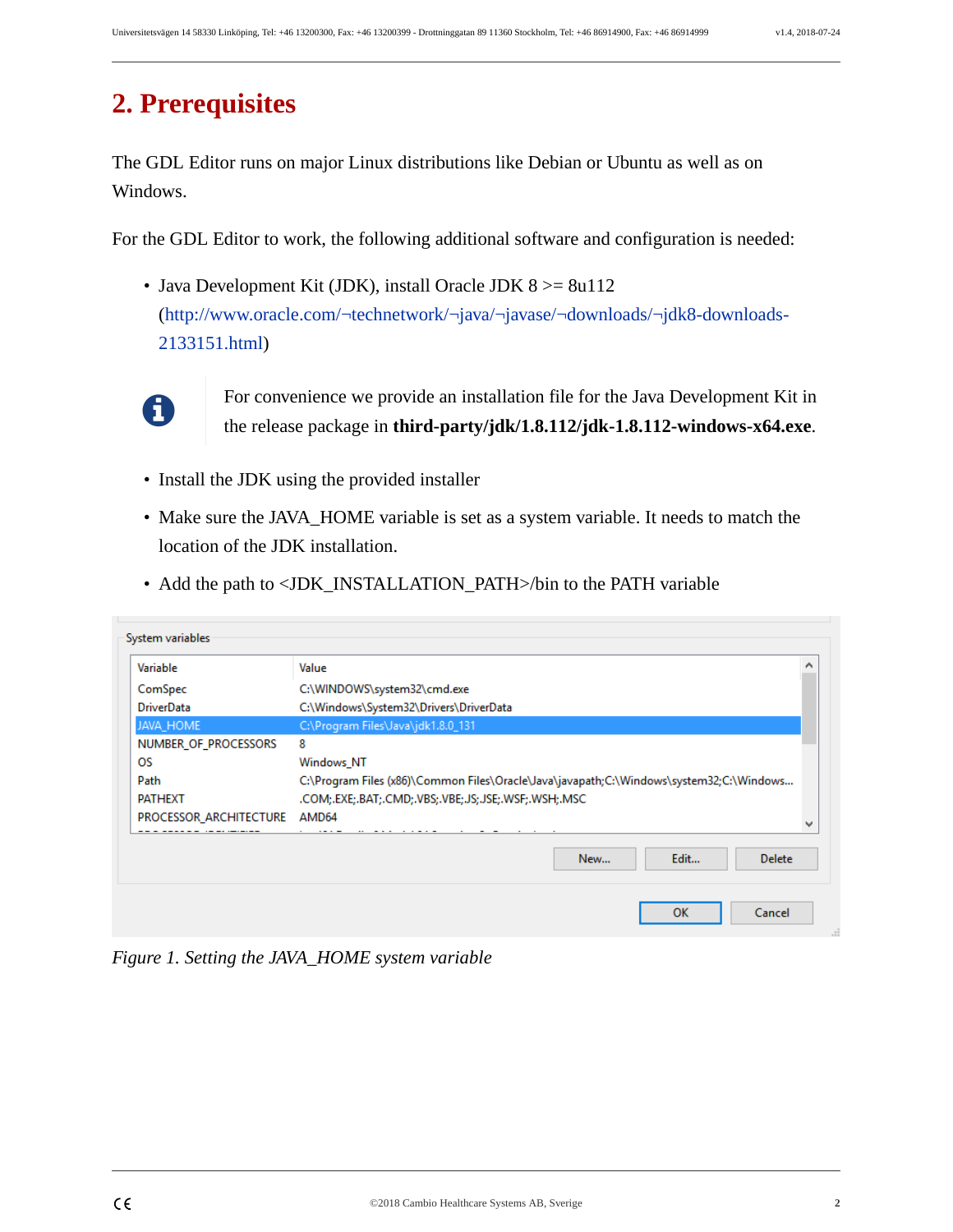| Edit environment variable                                       | ×               |
|-----------------------------------------------------------------|-----------------|
|                                                                 |                 |
| C:\Program Files (x86)\Common Files\Oracle\Java\javapath        | <b>New</b><br>∧ |
| C:\Windows\system32                                             |                 |
| C:\Windows                                                      | Edit            |
| C:\Windows\System32\Wbem                                        |                 |
| C:\Windows\System32\WindowsPowerShell\v1.0\                     | Browse          |
| D:\Program Files\Microsoft SQL Server\Client SDK\ODBC\130\Tool  |                 |
| C:\Program Files (x86)\Microsoft SQL Server\130\Tools\Binn\     | Delete          |
| D:\Program Files\Microsoft SQL Server\130\Tools\Binn\           |                 |
| D:\Program Files\Microsoft SQL Server\130\DTS\Binn\             |                 |
| C:\Program Files (x86)\Microsoft SQL Server\Client SDK\ODBC\130 | Move Up         |
| C:\Program Files (x86)\Microsoft SQL Server\140\Tools\Binn\     |                 |
| C:\Program Files (x86)\Microsoft SQL Server\140\DTS\Binn\       | Move Down       |
| C:\Program Files (x86)\Microsoft SQL Server\140\Tools\Binn\Mana |                 |
| C:\Program Files\Java\jdk1.8.0_131\bin                          |                 |
| C:\Program Files (x86)\Graphviz2.38\bin                         | Edit text       |
| C:\Program Files\Git\cmd                                        |                 |
| C:\Program Files (x86)\Meld                                     |                 |
| C:\apache-maven-3.5.0\bin                                       |                 |
| C:\Program Files (x86)\NVIDIA Corporation\PhysX\Common          |                 |
| %SystemRoot%\system32                                           | v               |
|                                                                 |                 |
|                                                                 | Cancel          |
| OK                                                              |                 |
|                                                                 |                 |

*Figure 2. Setting the path to the java installation*